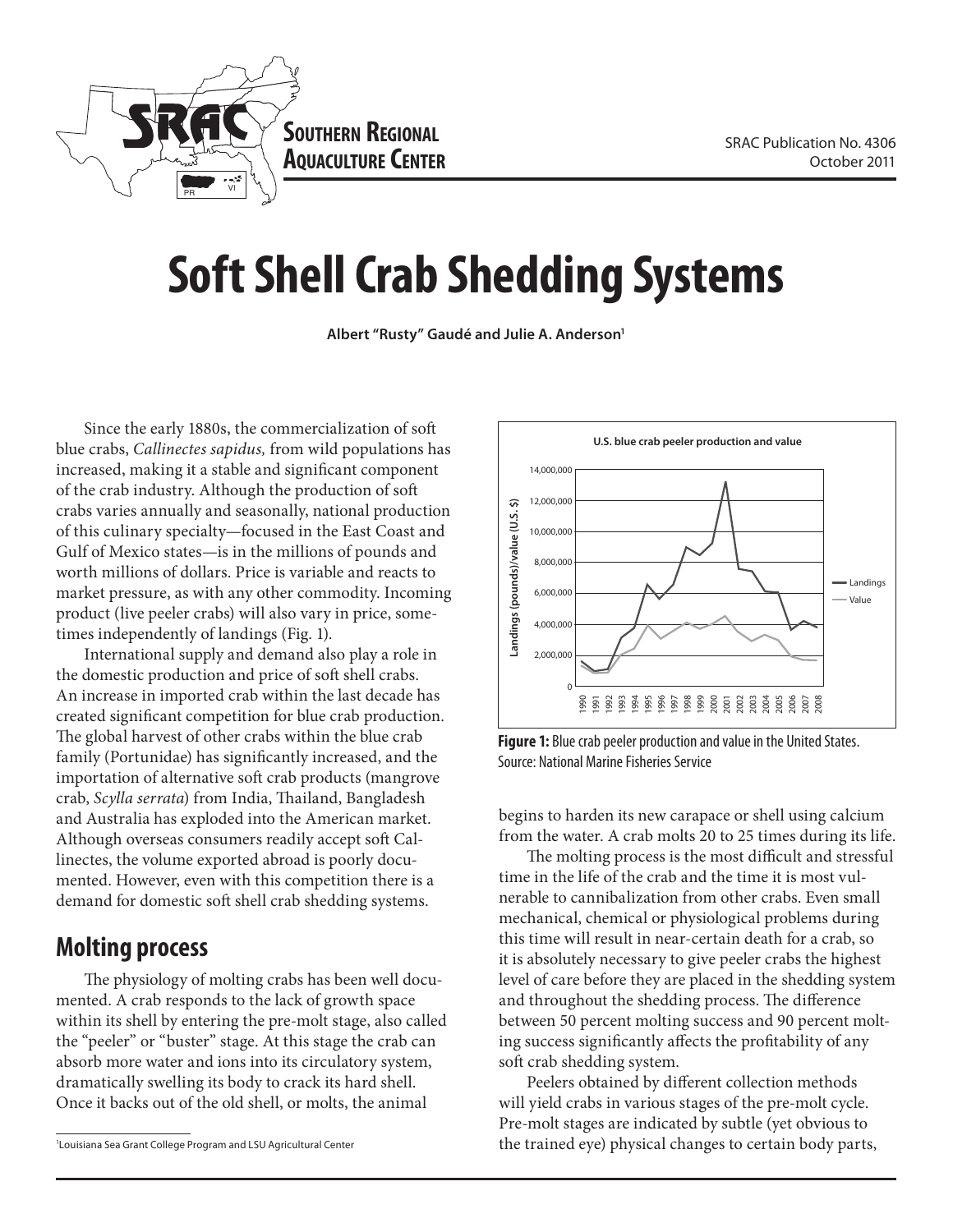

**Figure 2.** Paddle leg of blue crab. The line (arrow) between shell and tissue changes from white (A) to red (B) as the crab gets closer to molting. Photographer: Donald W. Webster

primarily the lower two segments of the swimming legs ("paddles") (Fig. 2). Stages are distinguished by the color of the line between the old and new shell at the edge of the swimming paddles. This line turns from white to pink, then to red just before molting.

Segregating pre-molt crabs based on these stages is standard practice. Earlier stage crabs are much more likely to cannibalize late-stage molting crabs. Not separating the stages will result in higher mortality.

# **Harvesting peelers**

Hard crabs are harvested by several methods:

#### *Fisherman harvested*

Crabs may be hand-collected, dip netted, or dredged from habitats favored by pre-molt crabs.

#### *Trap harvested*

**Peeler or jimmy traps** use the hormonal draw of mature males ("jimmys") to lure near-mature, pre-molt females into modified, traditional crab pots.

**Bush lines** are long, submerged lines baited with wax myrtle leaves that attract pre-molt crabs of both sexes to the reclusive protection of the vegetative clump. Clinging crabs are collected with dip nets.

**Crab "pounds"** use flexible wire or netting to guide pre-molt crabs into entrapments as they seek a reclusive shoreline refuge for molting.

**Ordinary crab pots** collect all stages of crabs that are still feeding. The percentage of late pre-molt crabs caught with this method is thus smaller than with the methods described above. Currently, most peelers are obtained with crab pots.

**Trawl capture** uses crabs from the incidental bycatch during shrimping season. It has limitations because of the harvest trauma it causes. Bycatch often contains a lower percentage of late pre-molt crabs.

**Note: Always check with state and federal regulatory agencies to verify the legality of peeler collection methods, sizes, season, and catch limits!**

# **Soft crab systems**

#### *Water quality*

Proper water quality parameters (Table 1) are essential to the survival of both crabs and the bacteria colonies that serve as a living part of the filtration process. A successful shedding system maintains two biological populations: crabs and bacteria. Operators should use good water quality analysis kits and instruments and test water often. The time and cost involved may be a nuisance, but keeping records of water quality is vital for maintaining the system and for diagnosing problems that may arise.

|                   | Table 1: Water quality parameters that must be tested |
|-------------------|-------------------------------------------------------|
| during operation. |                                                       |

| <b>Parameter</b> | Safe range                                       |
|------------------|--------------------------------------------------|
| <b>Nitrite</b>   | 0.0 to 0.5 mg/L (ppm)                            |
| Temperature      | 75 to 80 °F with 77 °F ideal                     |
| рH               | 6.5 to 8                                         |
| Alkalinity       | $>100 \,\mathrm{mg/L}$ (ppm)                     |
| Salinity         | 5 to 30 ppt within 5 ppt of harvesting<br>waters |
| Dissolved oxygen | $> 5.0$ mg/L (ppm)                               |
| Total ammonia    | below 1.0 mg/L (ppm)                             |
| Nitrate          | $<$ 500 mg/L (ppm) in sump                       |

At a minimum, the following parameters should be recorded regularly.

**Salinity**—the amount of dissolved salt in the water. Avoid changes of more than 5 ppt at any point, such as from capture to the shedding system or within the shedding system.

**Dissolved oxygen**—the oxygen saturation, or the amount of oxygen in the water and available for the crabs and bacteria. Oxygen is essential for survival.

**Ammonia**—a form of nitrogen that can be very toxic to marine life. Bacteria break it down to nitrite.

**Nitrite**—highly toxic form of nitrogen in the water. Bacteria break it down to nitrate.

**Nitrate**—a more stable form of nitrogen that is less toxic to aquatic animals.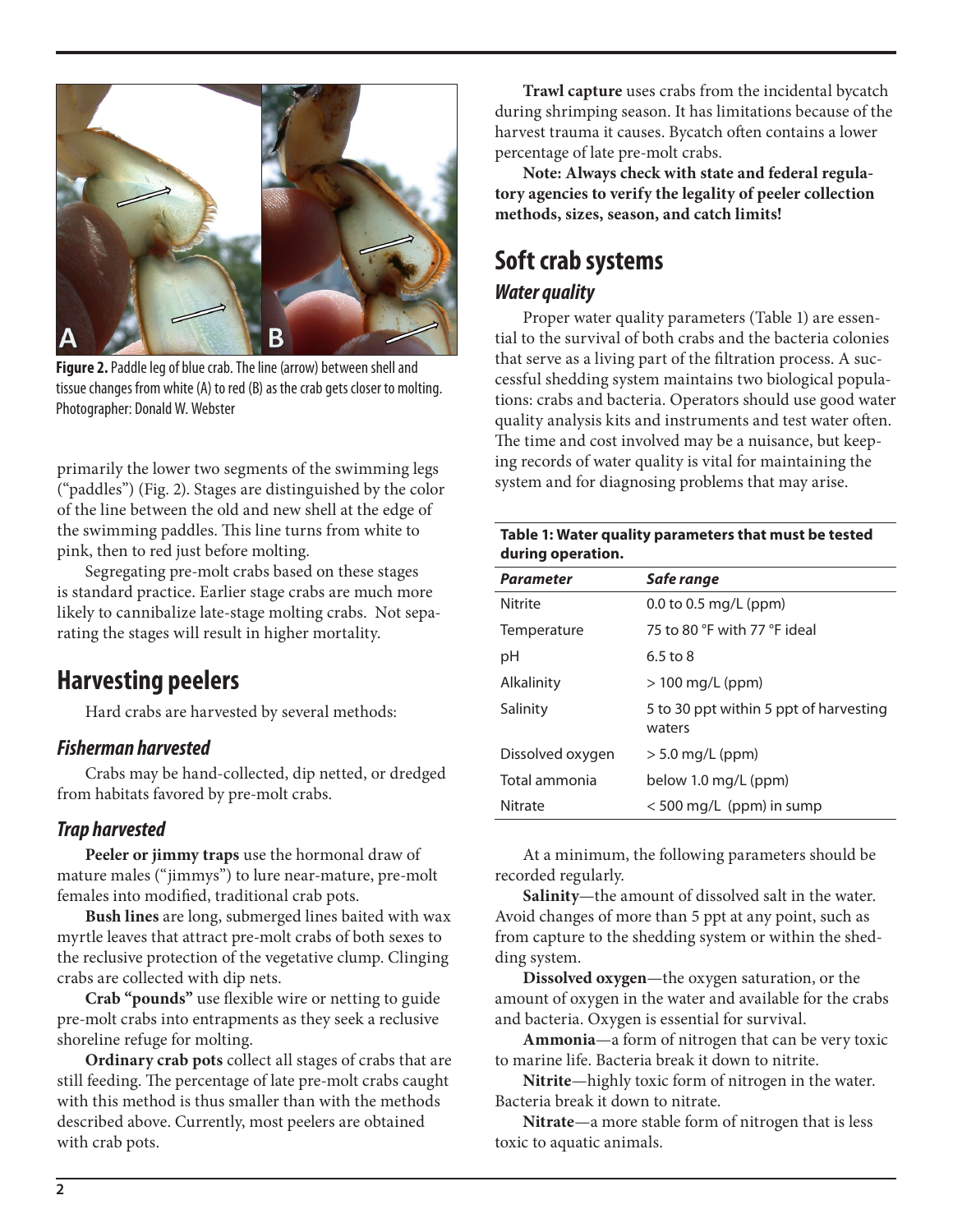**Temperature**—often similar to ambient air temperature. It affects the rate of molting and even crab survival at extremes.

**pH**—a measure of how acidic the water is because of hydrogen. It is measured on a scale of 1 to 14, with 7.0 being neutral.

**Alkalinity**—a measure of resistance to pH changes due to the amount of  $CaCO<sub>3</sub>$  (calcium carbonate). A sudden drop may not affect the crabs, but it may indicate a pH problem, which can cause mortality.

**Chlorine**—a chemical added by water treatment plants that can be harmful or fatal to crabs and bacteria

Shedding systems can use **natural water** from local bayous, estuaries or marshes. While this water source may already be saline, it also contains bacteria and parasites that may be harmful. Water from **wells or municipal sources** also can be used. It will need to have salt added to reach a salinity similar to the water from which the crabs came. Also, chlorine or chloramine will need to be removed from the water before it enters the system; this is done with chemical removers (chloramine) or overnight aeration (chlorine). Chlorine is harmful to crabs and to beneficial bacteria in the system.

#### *Types of systems*

What all forms of soft crab production have in common is the confinement of pre-molt animals. Anything else is not production, but wild harvest. There are three basic types of confinement systems.

#### **Floating systems**

**Stationary boxes** (also known as "cars" or "floats") are floating boxes made of wood or fiberglass anchored and attached to a fixed point in open water habitats such as bays, inlets or tidal streams. The well-being of confined crabs depends on surrounding water conditions and water flow. This traditional method has a very low startup cost but is limited by variable water quality, weather conditions, and site accessibility.

**Onboard shedding trays** are found on the decks of shrimp vessels. Peelers harvested in bycatch are placed in them and supplied with natural water pulled onboard. Deck space is at a premium, but the captive labor force of the crew makes sorting and retrieving soft crabs an integral part of routine duties.

#### **Land-based open loop water systems**

Soft crab operations using open loop water are similar to floating systems, as they often use the variable but inexpensive water of an adjacent water body. Start-up and operation are economically attractive to many producers who have waterfront access and live within a reasonable

distance of the shedding system. Trays are a standard design, as in Fig. 3, and are often used in multiples of four for each stage. Electricity for the pump(s) and material costs for the all-weather covering add to the costs.

#### **Land-based closed loop water systems**

Closed loop or recirculating systems are different from other system designs because they **hold and reuse water,** which circulates through the series of trays (Fig. 3) before being purified and used again. The initial source of this water can be suitable surface water from adjacent waterways, well water, or municipal water systems (after appropriate water treatment). Closed loop systems have the advantage of being completely self-contained without exposure to the highly variable water quality conditions of many estuarine water bodies. The most appealing attribute of the closed loop system is the ability to locate the shedding operation away from any surface water. Water quality can also be managed more easily than in other setups. Land cost and proximity to the operator's home are often strong factors in deciding to use this type of system.



**Figure 3.** Example of a standard soft crab shedding tray with sample dimensions. Courtesy of Jack Perry and Dr. Ronald Sheffield

However, these advantages are somewhat offset by the added start-up and operating costs, the increased labor, and the technical skill required to set them up and run them. By design, these recirculating systems require filtration to maintain water quality. These filters must deal with physical and chemical contaminants constantly generated by crabs in the shedding trays. The four types of filters listed below all use some means of dealing with the physical (i.e., particulates) and chemical (i.e., nitrogen waste) reconditioning of the water. See SRAC Publications 451 and 452.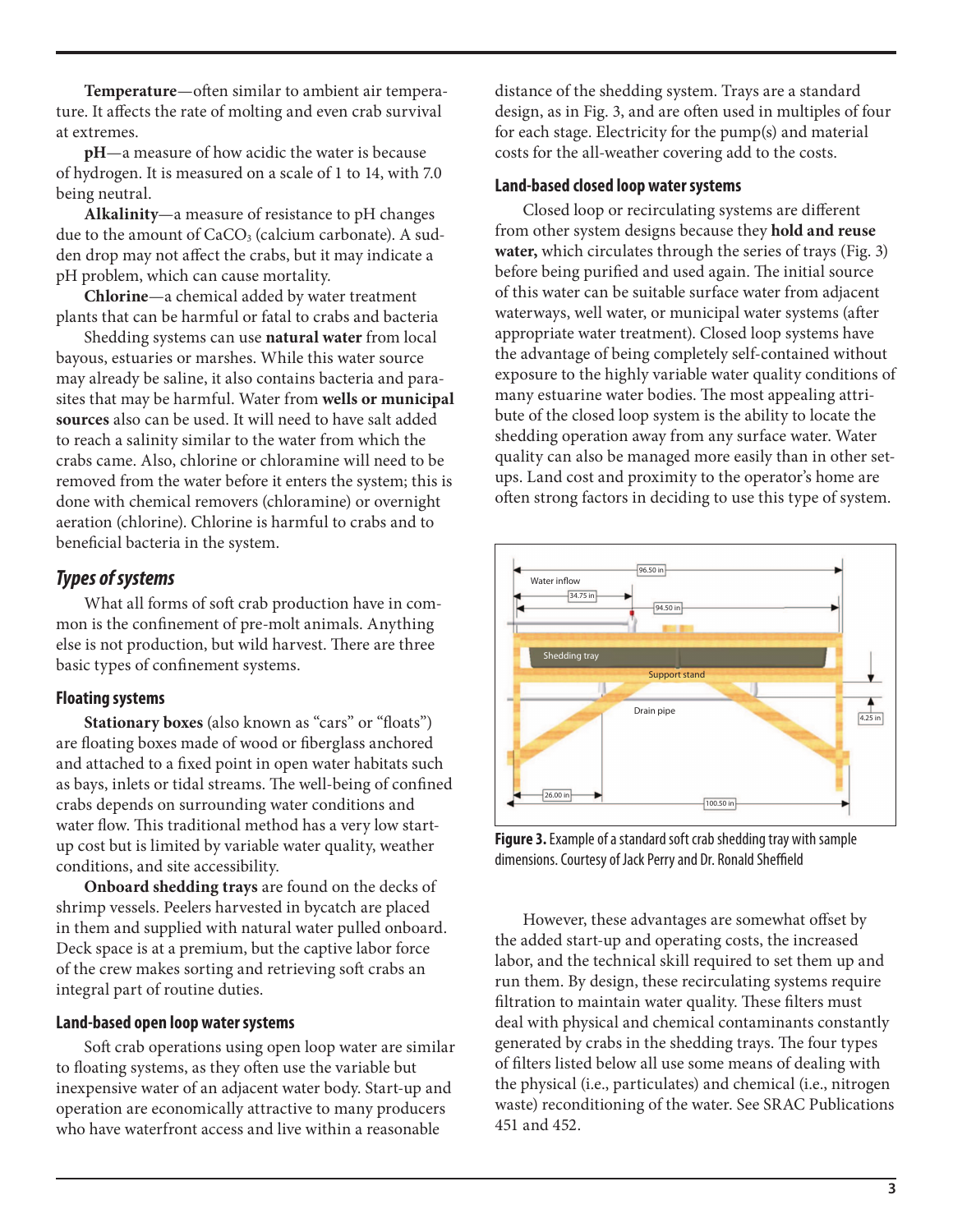Some operators use a hybrid of the open loop and closed, recirculating system by saving the initial surface water for an extended period but exchanging a large amount of the held water during any one 24-hour period. These hybrid systems usually have some filtration and treatment components. Hybrid systems can be used with surface water and well water systems.

#### *Design of land-based systems*

Land-based systems have several major components. The first is holding trays. Typically, a system has at least four holding trays, one for each stage of peeler crab. Second is the pump, which pulls water from the sump or local water supply and moves it back into the holding trays. Pumps must be large enough to accommodate the system. For recirculating systems, a reservoir and sump provide water for volume dilution to help maintain water quality. No crabs are placed in the sump. The sump should be as large as is feasible, as a larger volume of water will allow for more crabs. Water drums, concrete septic tanks, or any water storage container can be used as a sump. Recirculating systems have a final major component—the filter. Both mechanical and biological filtration are important.

**Mechanical filtration** involves the separation and removal (by elimination or degradation) of unwanted particulates such as crab waste. Batting or other non-toxic materials can be used to catch waste particles in the water. Something inexpensive and easy to swap out or clean is ideal. Screens are used primarily to capture larger particulates; these filters can be disposable or cleanable. Screens can be used at any step of the operation where solids are observed. Many materials are available, but pore/ screen size should be small enough to capture particles without hindering water flow. Screens also prevent large particles from getting into closed portions of the system and causing damage to pumps or other filters. Protein skimmers are useful for mechanical and chemical filtration. They remove protein waste from the top of the water and prevent suspended or dissolved organic matter from progressing any farther down the water pathway, which would burden more critical components.

**Biological filtration** (reconditioning) is accomplished when bacteria (*Nitrosomonas* and *Nictobacter*) living on the surface of filter media break down nitrogenous waste products from ammonia to nitrite to the less toxic nitrate form. Oxygen is essential, as it is the addition of oxygen molecules to nitrogen that converts it to nitrate. Aeration will help the bacteria break down the waste. The larger the total surface area of filter media, the greater the population of bacteria available to convert toxic forms of nitrogen waste. Because of the living nature of biological filtration systems, it takes time to build up bacteria populations before large numbers of crabs are added. In new systems this can take 4 to 6 weeks, which can be accelerated by using biological and/or chemical catalysts to pre-load the media and establish suitable bacterial colonies. As living creatures, bacteria also are sensitive to water quality. Poor water quality and chemicals such as chlorine may not kill crabs directly, but may result in eventual mortality if bacteria are killed off, ending the biological filter.

Closed loop systems are characterized by the design of the filter components, such as the following types (often used in combination).

#### **Submerged bed filters**

Normally held in large, open containers, these mediafilled filters can have gravel, rock, sand, shell (oyster or clam), or any combination thereof. These very popular filters have large surface areas for the colonization of beneficial bacteria. There are established population loads of shedding crabs that correspond to certain volumes of this media. Systems that include calcareous shells or minerals can buffer the entire system. Filters with submerged rocks have the lowest carrying capacity (Fig. 4).



**Figure 4.** Carrying capacity (per cubic foot of media) of three types of filter media. Upflow and fluidized sand filters are based on 8/16 filter sand. Source: Malone and Burden, 1988

#### **Upflow sand filter**

Technically advanced and operationally more complex is the sealed, upflow sand filter, which combines the mechanical filtration and biological reconditioning of recirculating water. A major advantage of the upwelling sand filter is the ability to "back flush" the filter system at regular intervals, an option not available in submerged rock systems. This runs water in the opposite direction into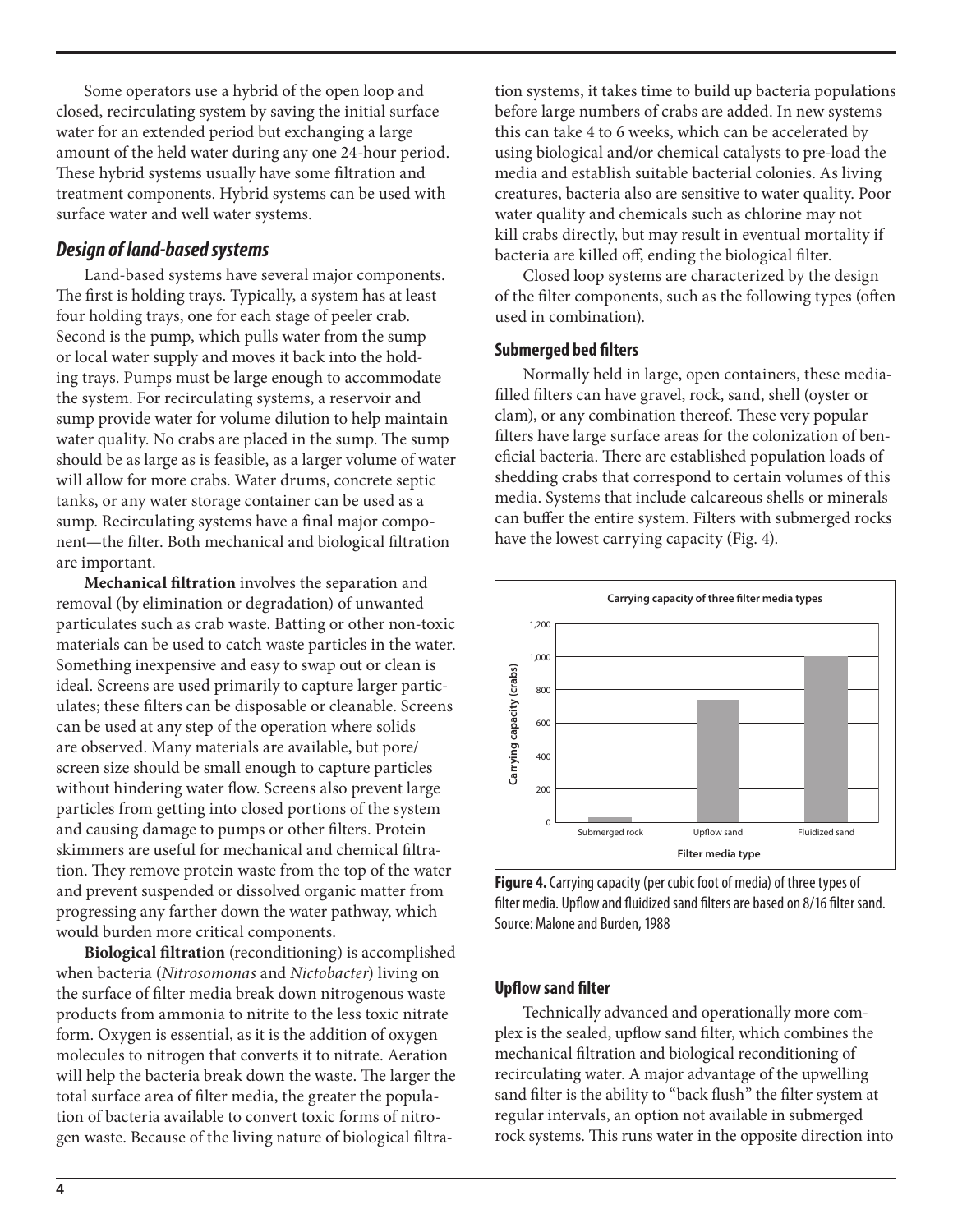a wastewater system to rinse the filter. This type of system requires daily maintenance. Carrying capacity is many times greater than that of the submerged rock system on a volume basis, but that advantage comes with additional infrastructure costs and electrical consumption.

#### **Fluidized sand bed filter**

Since the closed system soft crab operation has a living colony of bacteria within its grains of media, anything one does to enhance the living conditions of those bacterial communities will increase filter effectiveness. The fluidized sand bed filter keeps the entire sand mass slightly suspended in a controlled upflow of well-oxygenated and conditioned water. The peeler carrying capacity of the fluidized sand bed is more than 30 percent higher than that of the more compacted upflow sand filter. However, as the fluidized sand grains are constantly rolling because of controlled water pressure, the mechanical filtration capacity of this filter is greatly reduced. In effect, the fluidized sand bed becomes solely a bacterial water "conditioner," and the filtration of particulates must be done by another means, sometimes with an upflow sand filter. These combined systems, although powerful metabolite processors, have higher operational costs and are more complicated to operate. Mechanical, electrical and operating mishaps can cause water system failure, production delays, and/or mortalities in the peeler population.

#### **Low-density bead filters**

Filter packages that use the combined principals of all known, closed-loop water treatment systems are now available. These pressurized containers house manufactured synthetic media. Containers like these, commonly called "bead filters," combine the nitrogen breakdown by bacterial colonies with mechanical filtration (with backflush options to routinely rinse out captured waste). These units are easy to operate and biologically efficient. Their application in the field of aquaculture is widespread and growing. The carrying capacity of peeler crabs per cubic foot of media is very good, but these systems are very costly to start up and require routine attention.

#### **Moving bed reactors**

Optimizing the media surface for bacteria will increase carrying capacity. Artificial media has been developed to do this. These moving bed reactors can be used in conjunction with other components that are equally or less technical. For example, moving beds can be used with less expensive oyster shell.

# **Economics and business**

The vast majority of soft crab operations are run as family or small businesses, but there are many factors that determine the size of a business and how profitable it will be. From harvesting to holding soft shell crabs, the process is time-intensive. When crabs are molting, they must be checked regularly every few hours, 24 hours a day, to prevent molted crabs from beginning to harden. Too much hardening reduces their value. They will stop hardening when removed from the water.

Each step of the crab shedding system must be considered in the overall economic analysis. Whichever physical/business scale the operation uses, the top concerns of the soft crab operator are the supply, price and quality of peelers; distance to the shedding facility; cost of property; flexibility to sell soft crabs as preferred; a reliable pumping (filter/water) system; and a cost-effective labor supply. Permitting and other regulatory requirements vary; minimum peeler size, gender, harvest techniques, and possession details for shedders and fisherman are all subject to changing regulations. Likewise, the source of peelers and their method of capture can affect the value of the final soft crab product. A good, cost-effective source of peelers is crucial for the business to be profitable. Size class alone can make some soft crabs double in value. Handling and processing also are important.

The overall profitability of the business will be determined by the number of times the shedding cycle is completed (system turns), the survival rate of peeler crabs, capacity use of the facility, market price, and the overall size of the system. Consider the impacts depicted in Figure 5, where a 1,200 crab per turn, closed-system, soft crab operation is shown to be sensitive to various factors. Many of these factors are the result of management decisions or



**Figure 5.** Annual soft crab production as influenced by operations management. Source: Roberts, 1985